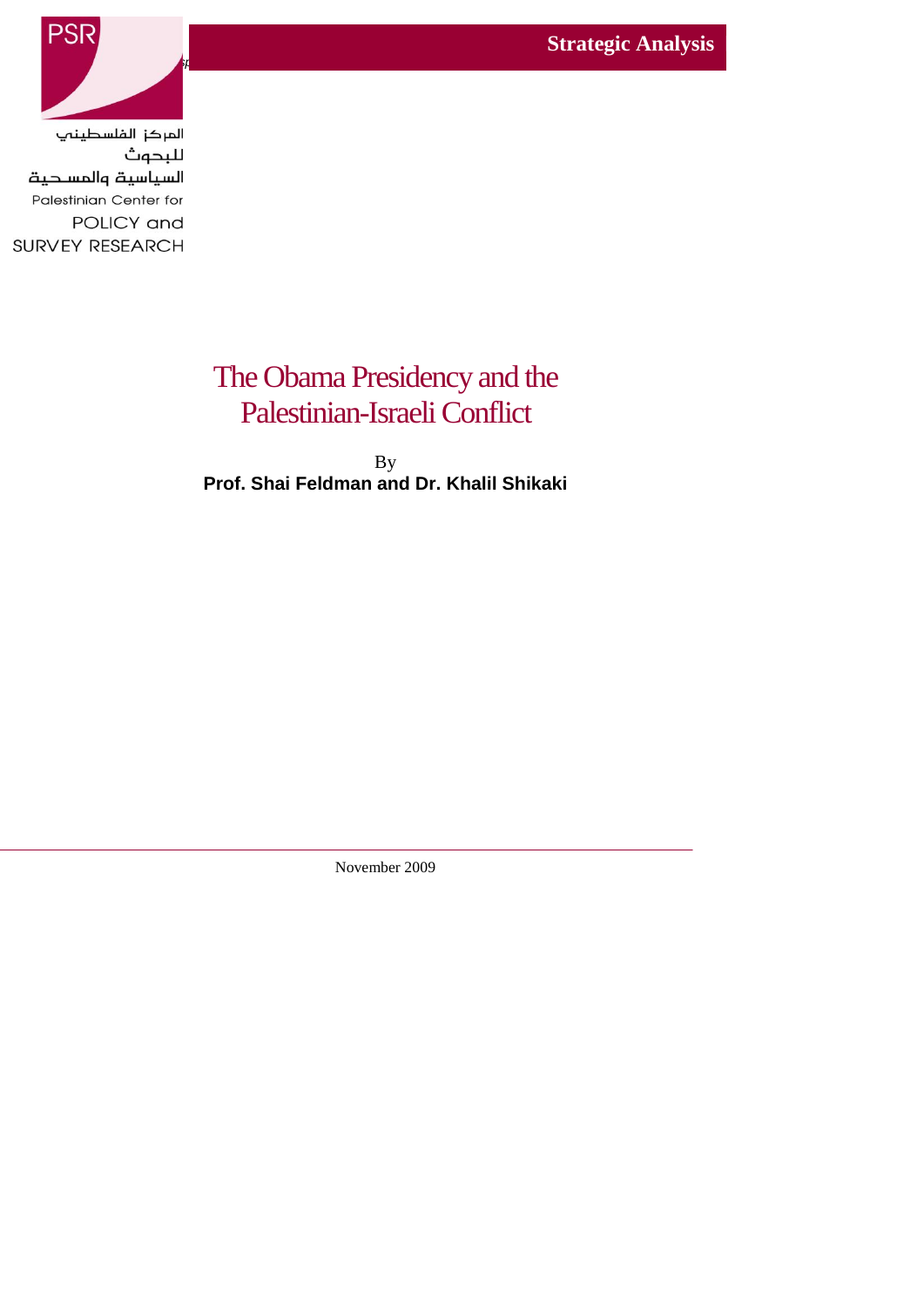# **The Obama Presidency and the Palestinian-Israeli Conflict**

#### **Prof. Shai Feldman and Dr. Khalil Shikaki**

The first ten months of the Obama administration's efforts to achieve a breakthrough in Arab-Israeli peacemaking have led to widespread disappointment among Palestinians and to growing anxiety among Israelis. Inevitably, this unsatisfactory interim report card is partly a result of the high expectations created by President Barack Obama himself, during the presidential campaign as well as in his inaugural address and following his inauguration. This Brief will first provide an account of the Obama promise to the Middle East, highlighting the innovations characterizing his approach to the region. It will then offer an explanation of what went wrong—of how both the administration and Israeli and Palestinian leaders contributed to wasting this initial period— and set forth options available to the administration if it seeks to overcome the present impasse and jump-start Palestinian-Israeli talks. Finally, it will offer some guidelines for a more promising Middle East peace process.

### **The Context: A New Approach to Middle East Peacemaking?**

Already in his presidential campaign, Barack Obama promised to dramatically change America's approach to the Middle East. Some aspects of the promised change reflected a broader commitment to a changed U.S. foreign policy generally; other dimensions reflected innovations that were unique to the region.

The first important promised change was a commitment to engage the Obama administration early in its first term in efforts to resolve the Arab-Israeli conflict. During the election campaign, candidate Obama had criticized the Bush administration for neglecting to launch any major effort to resolve the conflict until the last year of its two-term presidency. Accordingly, in January 2009—as one of the first steps the Obama administration undertook in the foreign policy realm—former senator George Mitchell was appointed Special Envoy for Middle East Peace.

A second change was a willingness to unconditionally engage some of those in the region whose policies the U.S. found most objectionable: specifically, Iran and Syria. (This change was not applied to non-state actors such as Hamas and Hezbollah, although the administration did not indicate that it would refuse to engage a Lebanese government that included a large contingent of Hezbollah ministers.)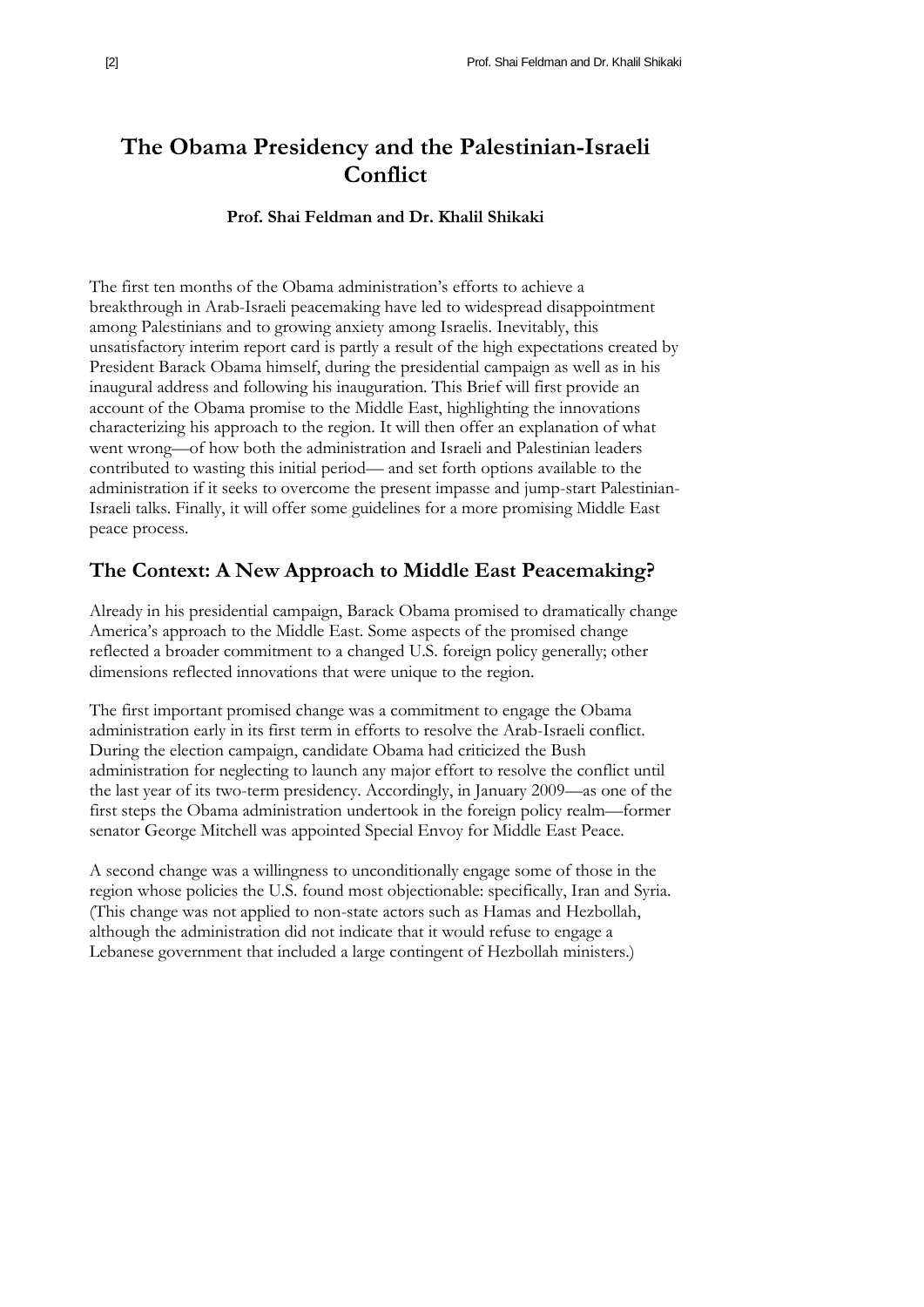Although the Obama administration continued to seek major changes in the policies of Iran and Syria, it would seek to achieve those changes through engagement rather than continuing to condition such engagement on these countries' prior agreement to make those changes.

In addition, President Obama's Middle East approach was based on the conviction that the U.S. could not achieve its objectives in the Middle East alone—that its key allies' support was a prerequisite to achieving these goals. Hence, the support of Saudi Arabia and the GCC states became an important pillar of efforts to contain Iran as well as to encourage Palestinians and Israelis to resolve their conflict. This in turn required Washington to demonstrate greater sensitivity to these countries' concerns, such as those related to the Palestinian issue.

A related linchpin of Obama's approach was the conviction that all major problems in the Middle East were interconnected and that, therefore, the U.S. needed to adopt a holistic approach to the region, out of which its specific policies toward Iran, Syria, Lebanon, and the Arab-Israeli conflict would evolve. The new U.S. National Security Advisor, General Jim Jones, seemed especially favorable to this approach. However, the precise linkages between the various issues facing the U.S. in the region were never fully articulated.

Finally, the U.S. approach was predicated on the notion that the best U.S. plans for the Middle East would falter if the region's local players would not change their mindset—and that an important aspect of the required change was the willingness of each party to examine issues from the perspective of its neighbors and to be sensitive to these neighbors' competing narratives. An important milestone in this regard was the speech President Obama delivered in Cairo on June 4, 2009.

# **The First Ten Months**

While the approach introduced by President Obama seemed conceptually innovative and creative, the track record of its implementation in the context of the Arab-Israeli conflict during his administration's first ten months was disappointing. Most glaring was the evident absence of any plan to follow up on the Cairo speech with equally dramatic concrete steps. Thus, whatever goodwill was generated by the speech was never translated into a diplomatic breakthrough of one kind or another.

Furthermore, the admirable and largely successful attempt to communicate directly to Muslims and Arabs was never accompanied by any parallel effort to open a direct channel to the Israelis. As a result, President Obama missed an opportunity to affect Israeli opinion. Instead, he seems to have offended Israelis who felt that they were being taken for granted.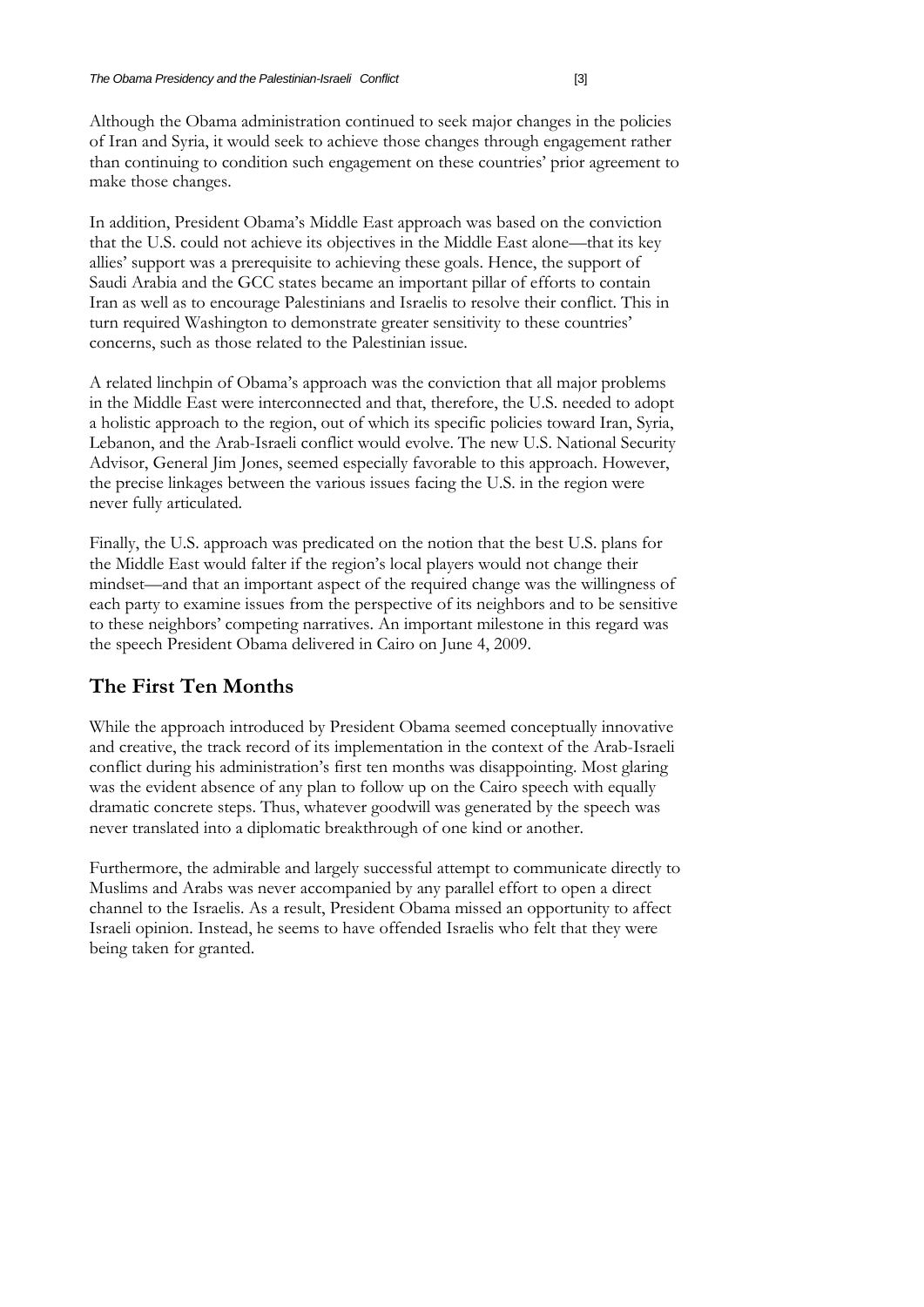A related mistake was making an Israeli freeze on settlement activity the centerpiece of U.S. efforts to restart the negotiations process: The freeze issue was presented as a confidence-building measure required to create a positive environment for launching a process, rather than as an integral part of the process itself. And the administration failed to present the freeze issue within a broader political and strategic context by showing that it was important for recruiting Arab states to help contain Iran—a national interest to which Israelis have increasingly come to ascribe the highest priority.

In addition, the administration allowed Israelis to develop the perception that the scope of the freeze demanded by the Obama administration was unreasonably broad. An important dimension of this was the belief that the U.S. was demanding that the freeze also apply to neighborhoods of Jerusalem. With the Palestinians demanding that this be the case, with Prime Minister Netanyahu suggesting that this *was* the case, and with the Obama administration refraining from clarifying that this was *not* the case, Israelis came to believe that this was indeed part of Washington's demand. As a result, Israeli settlement activity—an issue on which Israelis are deeply divided became intertwined with the issue of Jerusalem, which continues to enjoy a far broader consensus among the Israeli public.

Finally, the Obama administration erred in creating false expectations. Not only was there widespread anticipation that the Cairo speech would lead to bold diplomatic developments, but the administration permitted the spreading of rumors that it was about to announce a detailed blueprint for achieving Arab-Israeli peace. (There was specific speculation in the press that such a plan would be included in President Obama's speech to the UN General Assembly in late September.) But this expectation was inconsistent with the administration's choice of George Mitchell as Special Envoy: It was never Mitchell's intention, nor was it in his nature, to pursue such a course. Instead, he expects to slowly forge a consensus among the parties to the conflict regarding the best way to proceed. Anticipating otherwise, Palestinians were especially disappointed by the slow progress, if any, that the Mitchell approach has produced.

Israel's prime minister, Benjamin Netanyahu, contributed his share to the wasted months by initially rejecting a "two-state solution" as the accepted framework for resolving the conflict. His excuse—that Israeli security requirements would necessitate the Palestinian entity's falling short of some essential attributes of statehood, such as the right to have an army—was greeted with disbelief on a number of counts. The first was that none of Netanyahu's predecessors—all of whom *did* endorse the two-state formula—ever thought differently about the compromises that a future Palestinian state would have to make. Second, during his own first term as prime minister (1996–99), Netanyahu operated within the Oslo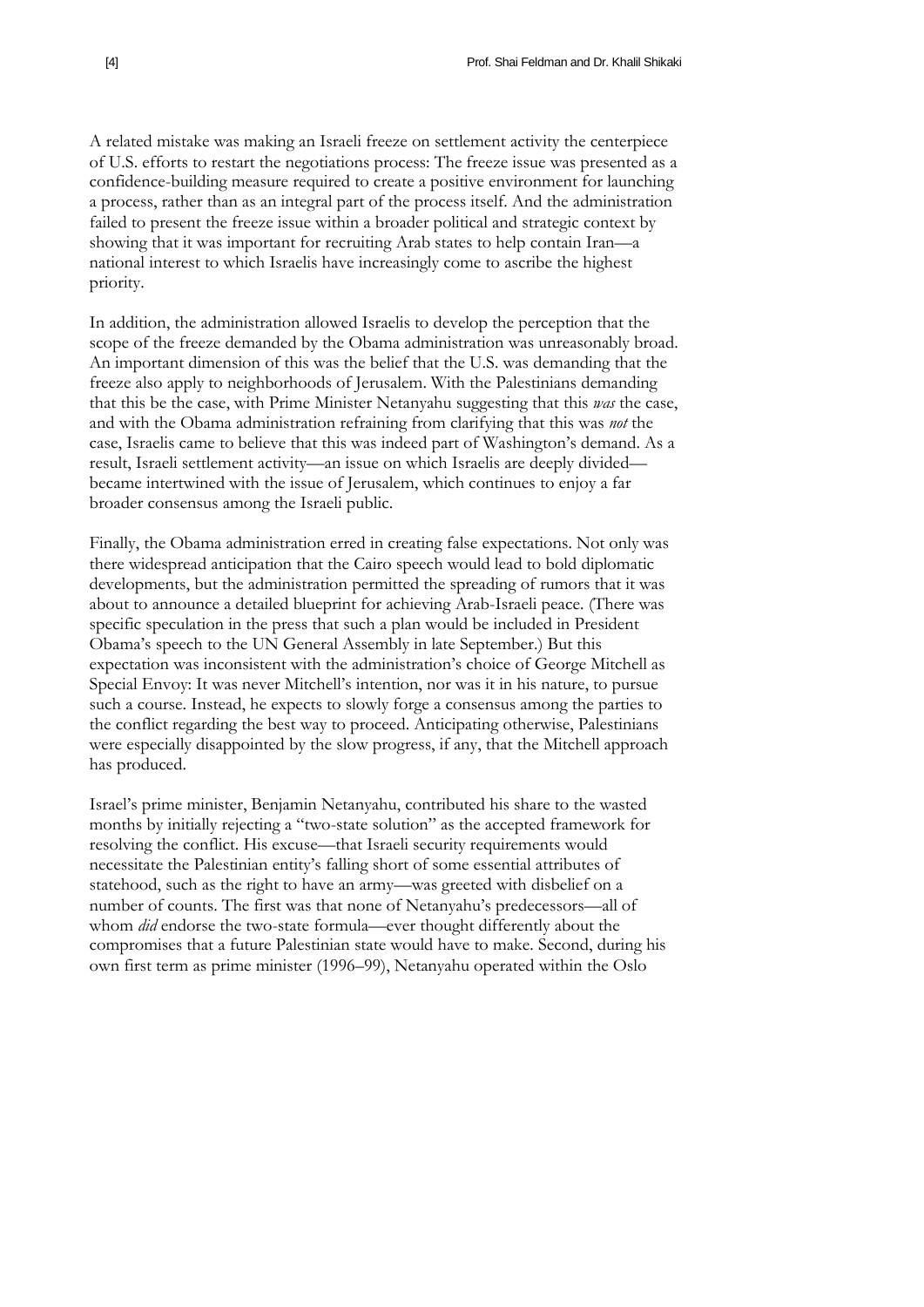framework, signing Oslo implementation agreements such as the Hebron Agreement (1997) and the Wye River Accords (1998)—a process that was broadly understood to be leading to a two-state solution. Israel's prime minister failed to explain why he was now reluctant to endorse a principle on the basis of which he had previously operated.

In the end, Netanyahu had no choice but to reverse course: In a June 14, 2009, speech at Bar-Ilan University, he finally but grudgingly accepted the two-state formula as the basis for future talks. Netanyahu's about-face, however, having been preceded by his previous reluctance, was greeted by Palestinians with disbelief, as they now regarded the various limitations placed on a future Palestinian state—such as control over airspace and over international points of entry to and exit from the prospective state—as indicating that his new commitment to Palestinian statehood was not genuine.

Earlier, Netanyahu had made another about-face. For some time prior to his returning to Israel's prime ministership, Netanyahu had advocated "economic peace" as an alternative to a political resolution of the Palestinian-Israeli dispute: He suggested that economic prosperity would convince the Palestinians to turn away from violence, so that they would opt for accommodation with Israel even if their quest for independence would not be entirely fulfilled. Palestinians interpreted this to mean that Netanyahu was counting on improved security and economic conditions in the territories to release Israel from the tough decisions required to end its occupation of Palestinian land.

Beginning with a televised address to the AIPAC Policy Conference in May 2009, however, Netanyahu withdrew from this position, now calling "the advancement of the Palestinian economy  $\dots$  a boost to" political negotiations to end the conflict, rather than a substitute for them. Yet to this concession Netanyahu added a new complication. In an apparent effort to preempt a Palestinian demand that the Right of Return of Palestinian refugees be recognized, he now demanded that the Palestinians accept Israel as "the Jewish state. . . . as the nation-state of the Jewish people." In effect, Israel's prime minister was now demanding that the Palestinians affirm the Zionist narrative—a demand Israel had refrained from making in the negotiations that led to its peace treaties with Egypt and Jordan.

The Palestinian leadership also contributed its share to the present paralysis. Most disastrous was the public diplomacy conducted by PA president Mahmoud Abbas during his visit to Washington, D.C., on May 28, 2009. In an interview with the *Washington Post*'s Jackson Diel on May 27, as well as on Al-Arabia Television the next day, the PA's president said that the Palestinians were awaiting the results of the pressure exerted by the Obama administration for an Israeli settlement activity freeze, and hence did not need not do anything to make it easier for negotiations to be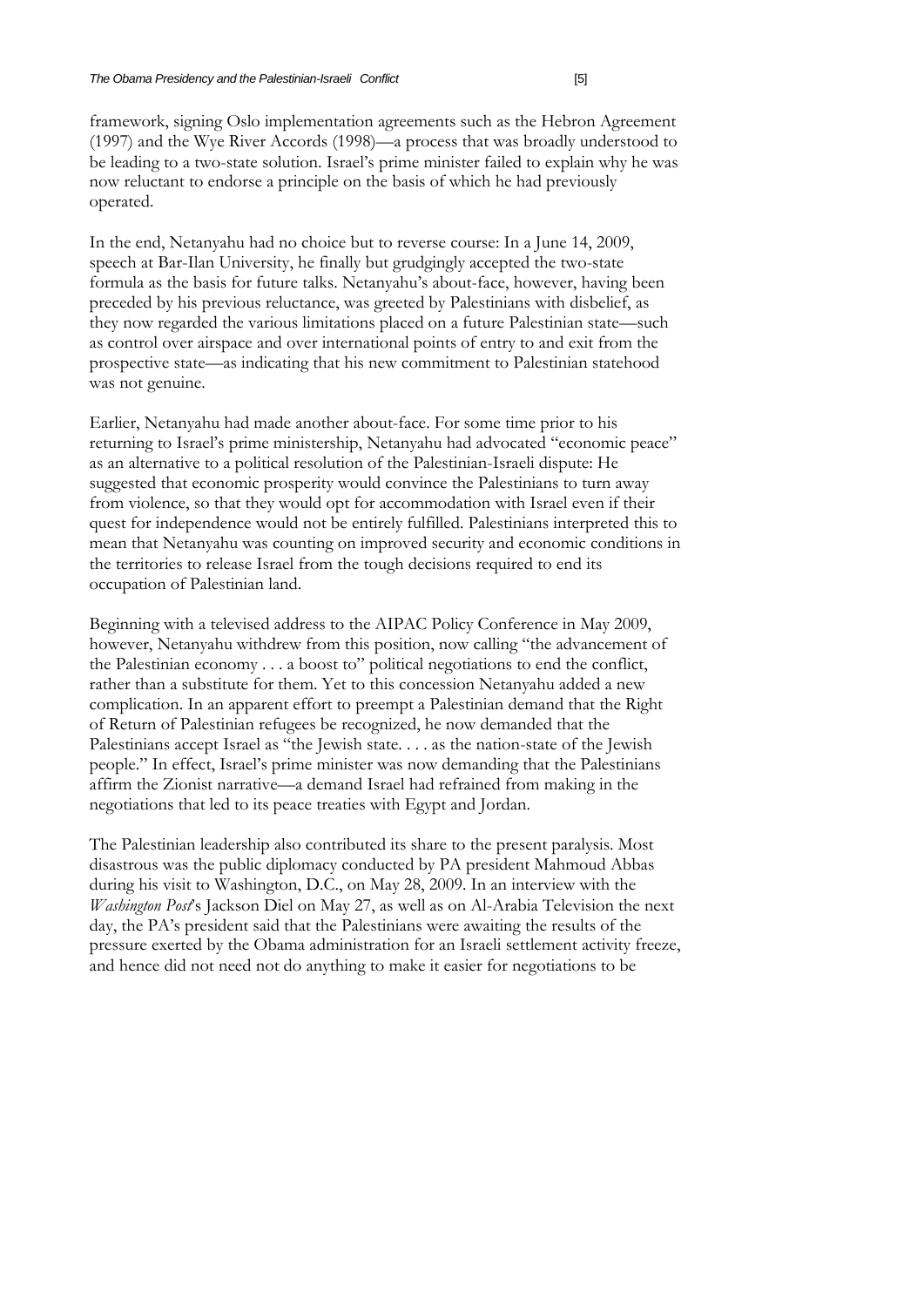renewed. Abbas thereby contributed to the perception that a monumental confrontation between the U.S. and Israel was in progress—an impression that enhanced Netanyahu's sense that he was cornered, and so reinforced his inclination to "dig in." Not surprisingly, a *New York Times* editorial the following day offered a sharp rebuke to the PA president.

Not only was Abbas's declared passivity inexplicable—it gave rise to the false impression that the Palestinians did not have a vital interest in the success of the peace process—but his statements downplayed the positive contributions Palestinians had made to the creation of an environment more conducive to successful negotiations. By implementing a massive reform of its security sector, by building proto-state institutions, by implementing measures to increase financial accountability and transparency, and by launching hundreds of initiatives to increase economic prosperity, the policies orchestrated by the PA's prime minister, Salam Fayyad, had substantially helped to counter the sense of hopelessness that had paralyzed Palestinians at previous junctures.

But instead of drawing attention to these contributions, President Abbas now vowed not to enter renewed negotiations unless Israel implemented a complete freeze of its settlement activity. As a result, it was the PA president who now appeared to be blocking the resumption of permanent status negotiations, and Netanyahu no longer seemed to be the only "naysayer" in the neighborhood. Indeed, Abbas had to explain why he now made permanent status talks conditional on a settlement activity freeze when he had imposed no such condition when conducting similarly oriented talks with Prime Minister Ehud Olmert following the November 2007 Annapolis Summit.

Finally, Abbas contributed to this debacle by seemingly flip-flopping on other positions. After insisting for weeks that he would not meet with Prime Minister Netanyahu unless Israel implemented a complete settlement activity freeze, Abbas yielded to U.S. pressure and agreed to what amounted to a U.S.-sponsored triangular photo opportunity in New York on September 22, 2009, at the convening of the annual meeting of the UN General Assembly. And then, on October 2, he yielded to combined U.S. and Israeli pressure again, this time reversing a previous decision calling for the Goldstone report on the IDF's and Hamas's conduct during the January 2009 Gaza War to be immediately voted on by the UN Human Rights Council.

Were these instances of U.S., Israeli, and Palestinian misconduct inevitable? Did they constitute avoidable mistakes, or were they a reflection of deeper problems endemic to all three key players—with respect to both their modus operandi in diplomacy and their domestic politics?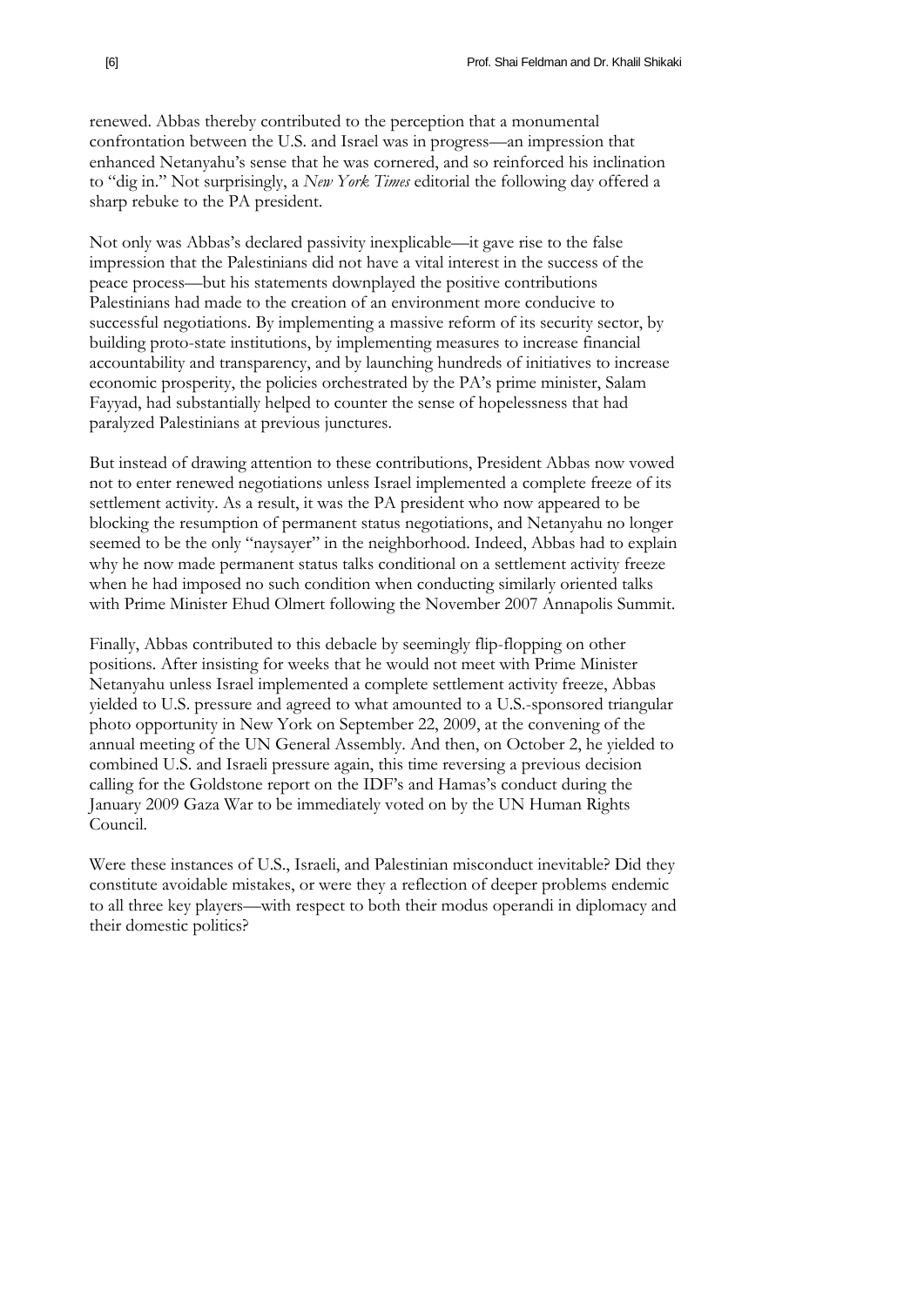There is some reason to suspect that the problems encountered by the Obama administration in its efforts to advance Arab-Israeli peace reflect the broader predicaments experienced by the new administration in pursuing its foreign policy. While the Obama presidency has already scored impressive achievements in changing attitudes about the United States in various foreign lands, the expected drawdown of U.S. forces from Iraq appears stalled; U.S. policies regarding Afghanistan and nuclear Pakistan remain uncertain; and the administration has made no significant progress thus far toward ending the slide of Iran and North Korea toward becoming the ninth and tenth nuclear weapons states.

The common denominator underlying many of these failures seems to be the absence of effective follow-up that takes maximal advantage of the radically improved environment that the administration has helped to create. For example, an important step toward meeting Russia's security concerns—reversing previous U.S. plans to deploy missile defense systems in Poland and the Czech Republic—was taken unilaterally instead of in the context of a negotiated deal that would have secured Russia's cooperation in imposing crippling sanctions against Iran—a negotiation that might have proceeded more successfully on account of that altered environment.

Israel's contribution to the stalemate seems embedded in the predicaments associated with the nature of Netanyahu's coalition. The Likud Party that Netanyahu brought into his government in 2009 is very different from that which he led in 1996–99. In November 2005, then Israeli prime minister Ariel Sharon formed the Kadima Party and took with him most if not all of the moderates in Likud. The result is that the members of Knesset in the 2009-model Likud are far to the right of their 1996–99 predecessors. In fact, many on the current Likud Knesset list seem to the right of the rightist Yisrael Beitenu [Israel Is Our Home] Party headed by Foreign Minister Avigdor Liberman. Thus, it is not surprising that on a variety of issues—including his initial presentation of "economic peace" as a substitute for political accommodation, his reluctance to endorse the two-state solution formula, and his current insistence that the Palestinians recognize Israel's legitimacy as a Jewish state—Netanyahu has at least initially taken a harder line than he did during his first term as prime minister.

The conditions that the Palestinian side has set for the resumption of negotiations likewise seem to reflect a changed domestic scene. As noted earlier, President Abbas's refusal to resume these talks unless Israel imposes a total freeze on its settlement construction activity constituted a condition that he did not insist on with the previous Israeli government, headed by Ehud Olmert. It seems that the crisis of confidence that Netanyahu's election produced among Palestinians created an environment in which a settlement freeze became a make-or-break issue on the Palestinian side. In addition, the ever greater rivalry between Fatah and Hamas, along with the increased influence of the Fatah "Young Guard" in the aftermath of the successful meeting in Bethlehem of the movement's Congress on August 4-10, 2009,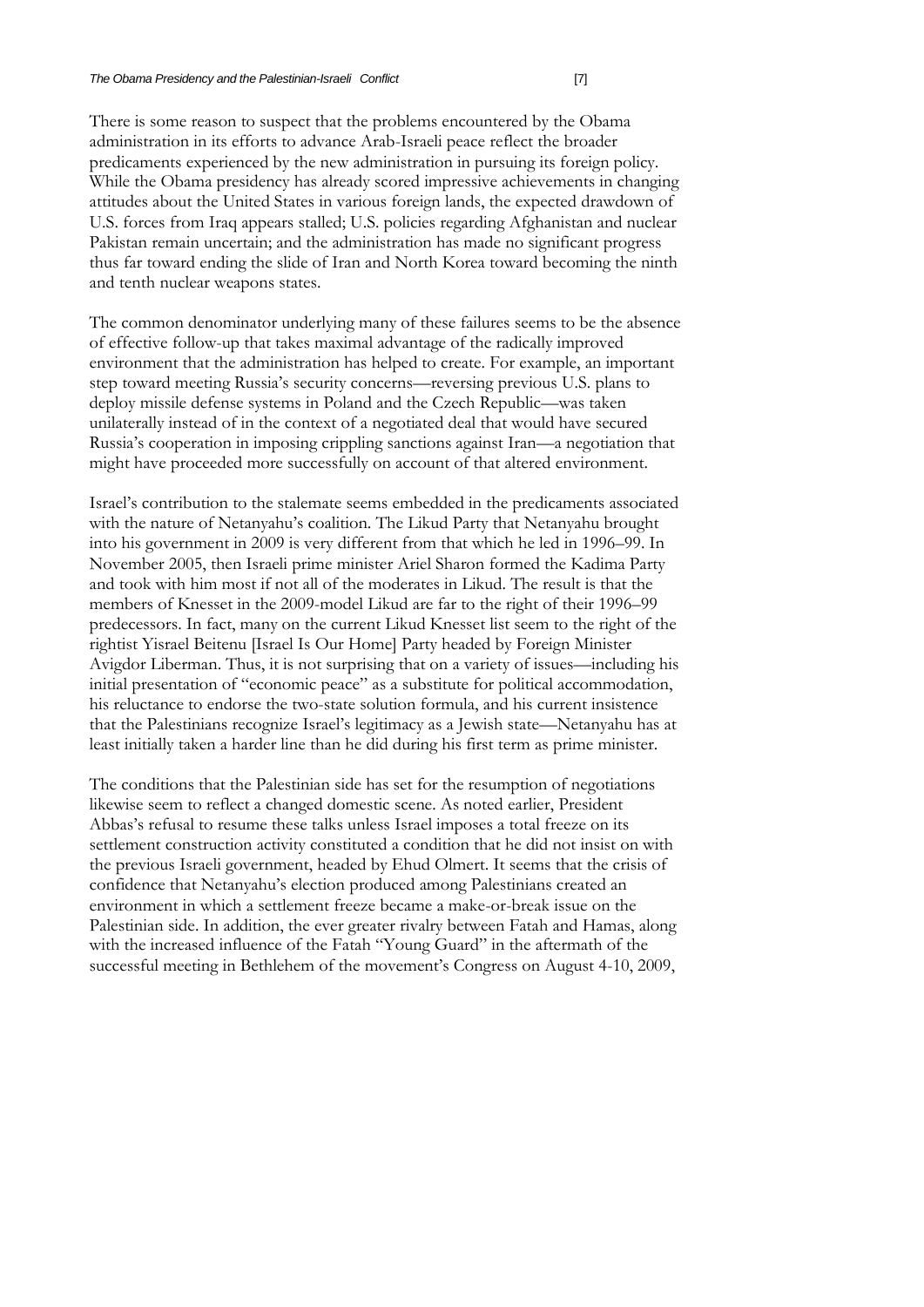has created a new willingness to take on Hamas and at the same time to work toward reconciliation with the Islamic movement, both necessitating a harder line. By yielding to U.S. pressure (regarding the New York meeting and the Goldstone report) in this political environment, Abbas was seen as signaling weakness and was depicted as lacking backbone. He thus found himself all alone and had to defend himself against attacks from all sides, including from within the Fatah leadership.

Most importantly, when the Annapolis process was launched in November 2007, the Palestinian Authority was unable to implement its principal obligation under the first phase of the "Roadmap": to reform its security sector and implement a complete halt to violence. By early 2009, the Palestinian side felt that it had done exactly that: successfully implemented a near-complete end to violence and streamlined and professionalized its security services. With these achievements behind it, the PA now saw itself as in a far better position to demand that Israel meet its own obligations by implementing a settlement activity freeze.

# **Moving Forward: Five Options**

The Obama administration's attempts to renew Palestinian-Israeli negotiations invites the following question: On what should these talks focus? This section presents five options, including a consideration of the advantages and disadvantages of each as well as the level of U.S. involvement required to implement it. These options are not mutually exclusive; in the end, the administration may push for talks that combine two or more of these possibilities—an approach suggested at the conclusion of this Brief.

#### *Permanent Status*

The first of these options is to renew the permanent status talks initiated during the 2000 Camp David summit, which continued, albeit in a very different form, following the November 2007 Annapolis Summit. If successful, such talks hold the promise of meeting the ultimate goal of resolving the Palestinian-Israeli conflict in all its aspects. In addition, it is to this option that the Obama administration seems most committed. This is not surprising given that Arab governments, whose support the U.S. needs to stabilize Iraq and to contain Iran, have stressed to Washington that a resolution of the Arab-Israeli conflict would make it far easier for them to cooperate with the United States. Moreover, the same Arab states have reminded Washington that they can provide the incentives promised in the 2002 Arab Peace Initiative only if Israel meets a key Arab demand—its withdrawal to the 1967 lines—in the framework of a permanent status agreement.

Another positive aspect of the permanent status option is that considerable progress seems to have been made over the past decade in narrowing the gaps between the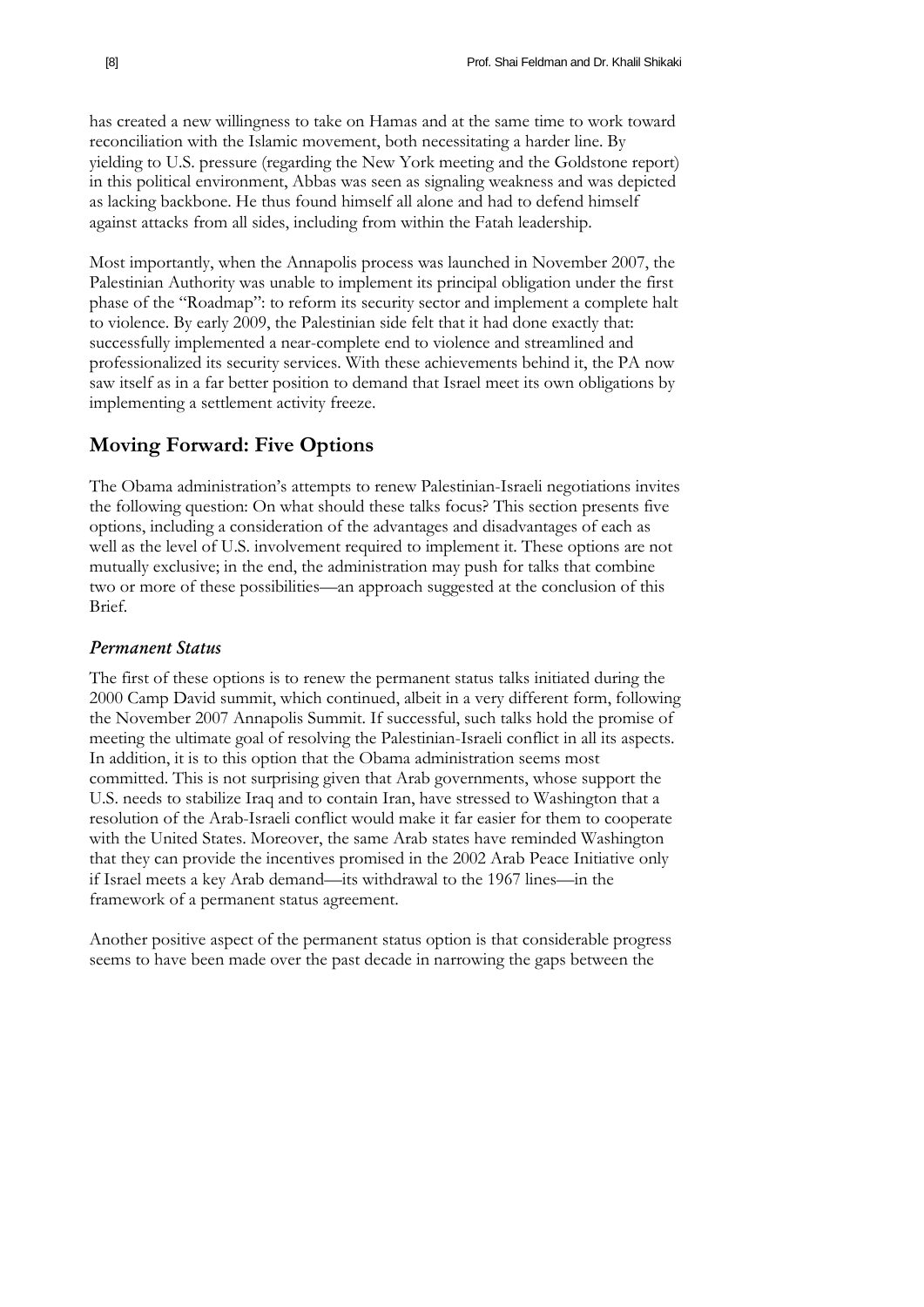two parties' positions regarding the issues that would be addressed in such an agreement. Through a series of formal negotiations and Track II talks, including the July 2000 Camp David Summit, the December 2000 Clinton Parameters, the January 2001 negotiations at Taba, the December 2003 Geneva Document, and the 2008 post-Annapolis talks, these gaps have been significantly reduced.

Moreover, public opinion polls demonstrate that a solid majority among both Israelis and Palestinians support a peace agreement based on a two-state solution, provided that all of the concessions required and gains made are presented as making up one comprehensive "package." If put forth in such a framework, majorities in both publics support making the concessions required to reach a permanent status agreement.

The most significant drawback of the permanent status option is that it requires Israel and the Palestinians to resolve every aspect of their conflict—a very tall order, indeed. This task is especially daunting as it entails agreement regarding not only the practical aspects of all these issues but also their symbolic and ideological dimensions, including the hypersensitive issues of the Right of Return of Palestinian refugees and sovereignty over Jerusalem's Holy Basin. Given the aforementioned recent developments in the Israeli and Palestinian domestic political scenes—the new Likud-led government on the Israeli side and the Hamas-Fatah rupture on the Palestinian side—it is difficult to see how an agreement that has eluded previous Israeli and Palestinian leaderships could be concluded today. Such an agreement can be deemed possible only if the aforementioned narrowing of gaps between the two sides' positions is assessed as more significant than these negative domestic developments.

It should also be noted that notwithstanding the solid majorities among both the Israelis and the Palestinians supporting a permanent status agreement, a sizable minority in both publics opposes making the concessions required for concluding such an agreement, even if they are presented as a comprehensive package. Moreover, these minorities are far more committed, mobilized, and organized than the majorities supporting such a deal. In Israel this minority is led by the settler community; among the Palestinians it is led by Hamas. Admittedly, however, this also means that if the issues galvanizing these constituencies are not resolved, the conflict will continue to fester, producing new violent eruptions.

Finally, if past experience is any guide, Israeli-Palestinian permanent status negotiations would require a very high level of sustained U.S. involvement. Washington would need to deepen its engagement in preliminary negotiations over the conditions that would allow this option to succeed: the issue of the settlement activity freeze; normalization steps that the Arab states might be willing to take to encourage Israel to pursue this option; and adopting an approach to Hamas that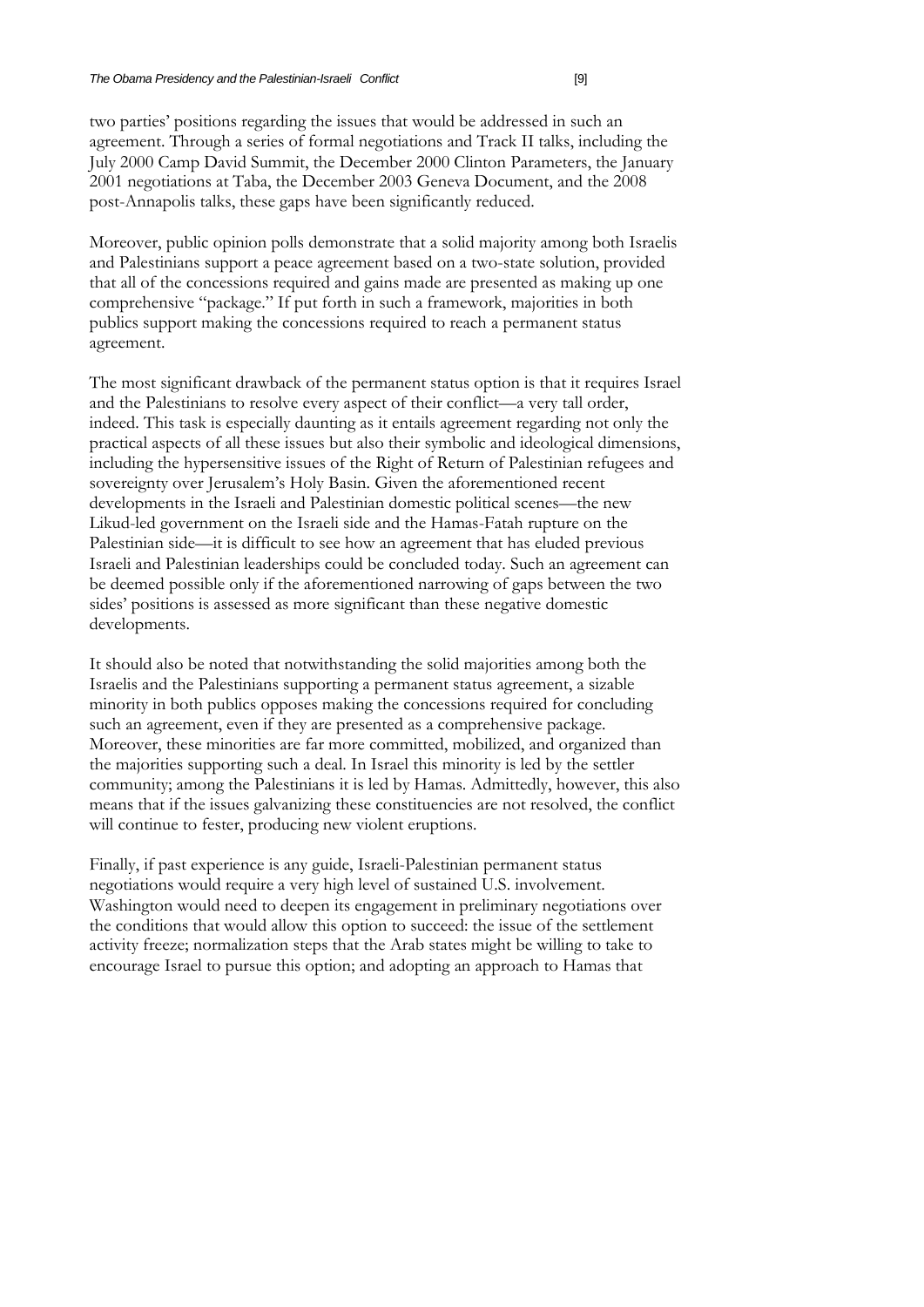might diminish the Islamic movement's commitment to derail the effort to achieve Palestinian-Israeli peace.

Assuming these permanent status talks were to proceed, Washington would need to offer proposals to bridge the remaining gaps between the two parties' positions—and to apply considerable pressure on both Israel and the Palestinians to ensure that these proposals were accepted. At the same time, the U.S. would need to offer massive assistance to offset the risks that both sides would have to undertake in the framework of a permanent status agreement.

#### *Permanent Status Minus*

The second option is to focus on negotiating all permanent status issues but to refrain from attempting to bridge the gaps between the parties' positions regarding the symbolic/ideological aspects of the refugees and Jerusalem—issues that are at the heart of the two sides' diverging narratives about their conflict. This means that while negotiations will include an attempt to address all the practical dimensions of the plight of the Palestinian refugees, they will not attempt to address the Right of Return or the Palestinians' demands that Israel acknowledge its responsibility for the creation of the refugee problem. Similarly, while all practical issues involved in the sharing of Jerusalem by Israel and the Palestinians will be addressed—including arrangements for exercising the two sides' rights in the Holy Basin—no attempt will be made to determine who will exercise sovereignty over this hyper-sensitive area.

The permanent status minus option has all the advantages of the permanent status option. It would allow the parties to negotiate trade-offs within their complex bargaining positions, and if successful it would bring to closure all practical issues dividing Israelis and Palestinians. It would be based on an appreciation that while the parties have a strong interest in building a new, more positive reality, they continue to face great difficulties when attempting to reconcile their competing narratives.

Those difficulties loom even larger if one assumes that the Palestinian Authority will not be able to implement any agreement reached with Israel unless this agreement is tolerated by Hamas. Indeed, there are many indications that although Hamas recognizes the need to take the steps necessary for the Palestinians to achieve their minimum national aspirations, the movement will not compromise its ideological positions, particularly those related to Jerusalem and refugees. Thus, a prerequisite to winning Hamas's tacit consent to such an agreement is to create a clear distinction between the practical and the symbolic dimensions of these issues.

The most important drawback of this option is that it would prevent the parties from closing all the files on their conflict. For those on both sides content with nothing less than ending the conflict and preventing any future resumption of it, this option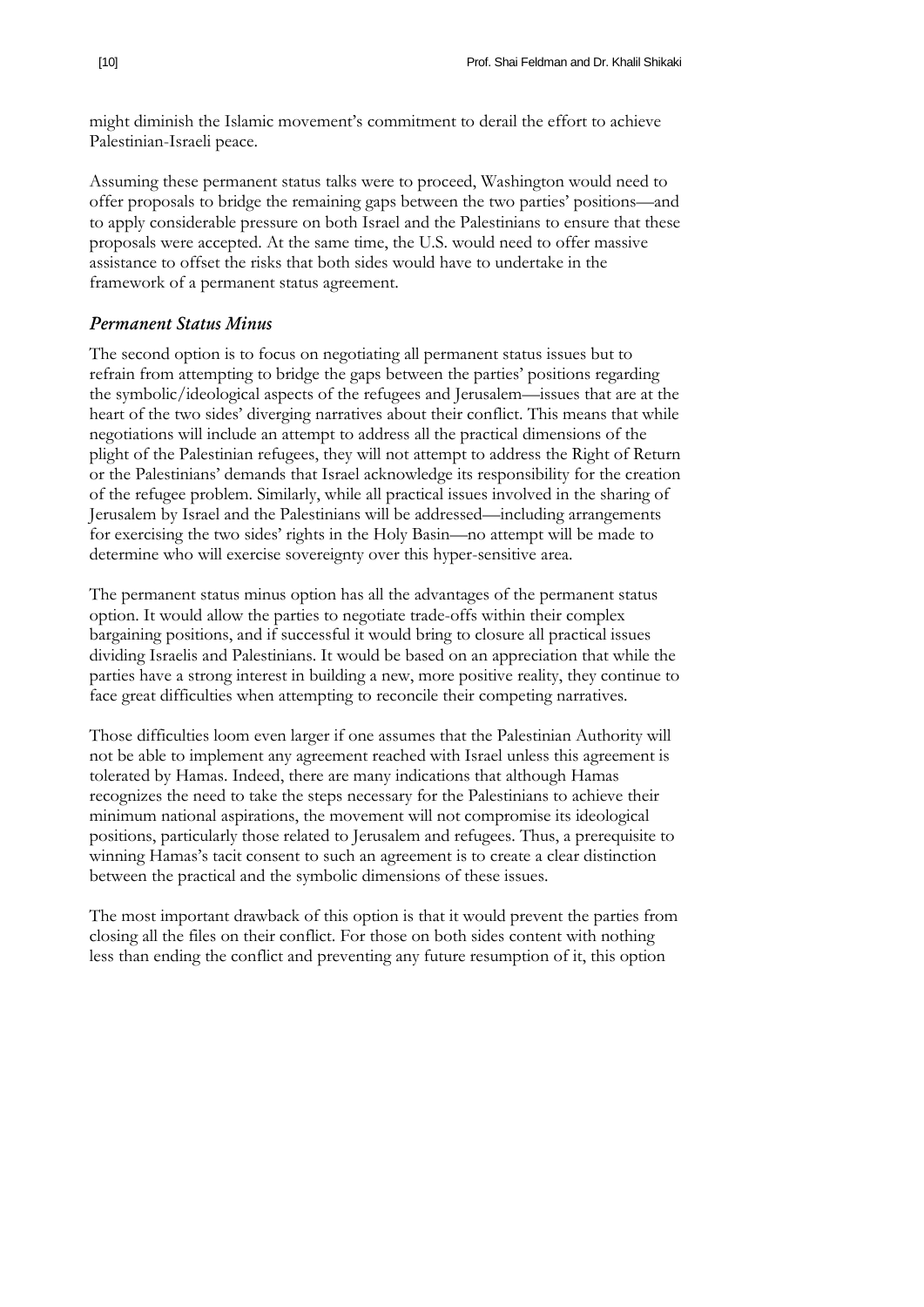would imply the opposite: namely, that at some point in the future one or both parties might reopen some of the issues based on the claim that they have never conceded their right to such recourse.

#### *Palestinian State-Building*

Another option is to focus negotiations on creating the conditions for an emerging Palestinian state as envisaged in the plan recently introduced by the PA prime minister, Salam Fayyad. Since under current conditions such an entity could not enjoy the requisite "attributes of statehood" without Israel conceding such attributes, negotiations would focus on the issues requiring Israeli consent if a viable Palestinian state is to emerge.

The greatest advantage of this option is that it would for the first time allow the transformation of the idea of Palestinian statehood into a reality. In contrast to the PA's post-Oslo failure, this option would be based on an understanding that if an emerging Palestinian state is to become more than an empty shell, state institutions must be built and economic viability must be ensured. Equally, it is based on an appreciation that for these institutions to acquire credibility, they would need to assert real power, which implies ending the reality of Israeli occupation in every practical manner. Yet this could not happen without Israeli consent, which is precisely the reason why the various issues entailed would have to be negotiated.

This consideration also points to the complexity of the state-building option. While the Fayyad Plan can be viewed as analogous to the Zionist movement's building of Yishuv institutions (those serving the pre-state Jewish community in Palestine), in the latter case the "bottom-up" institution building was conducted in anticipation of the eventual "top-down" departure of the British from Palestine. Thus, negotiations would need to be conducted in order to define the steps that Israel would have to take so as to create for the Palestinians a reality that they might consider functionally equivalent to the British departure.

For the Obama administration, this option may prove more demanding than might at first sight appear. The least of Washington's problems with this option will be its financial price tag: To be successful, the envisaged Palestinian state would require a massive input of funds. In effect, however, the U.S. is already funding the infrastructure of a future Palestinian state by paying for its public institutions. (In FY 2010 this financial assistance will likely exceed \$900 million.) But the U.S. would need to consider taking other steps to build Palestinian economic prosperity—for example, by defining certain areas in the West Bank as Qualified Industrial Zones, similar to the special status accorded certain areas in Egypt and Jordan.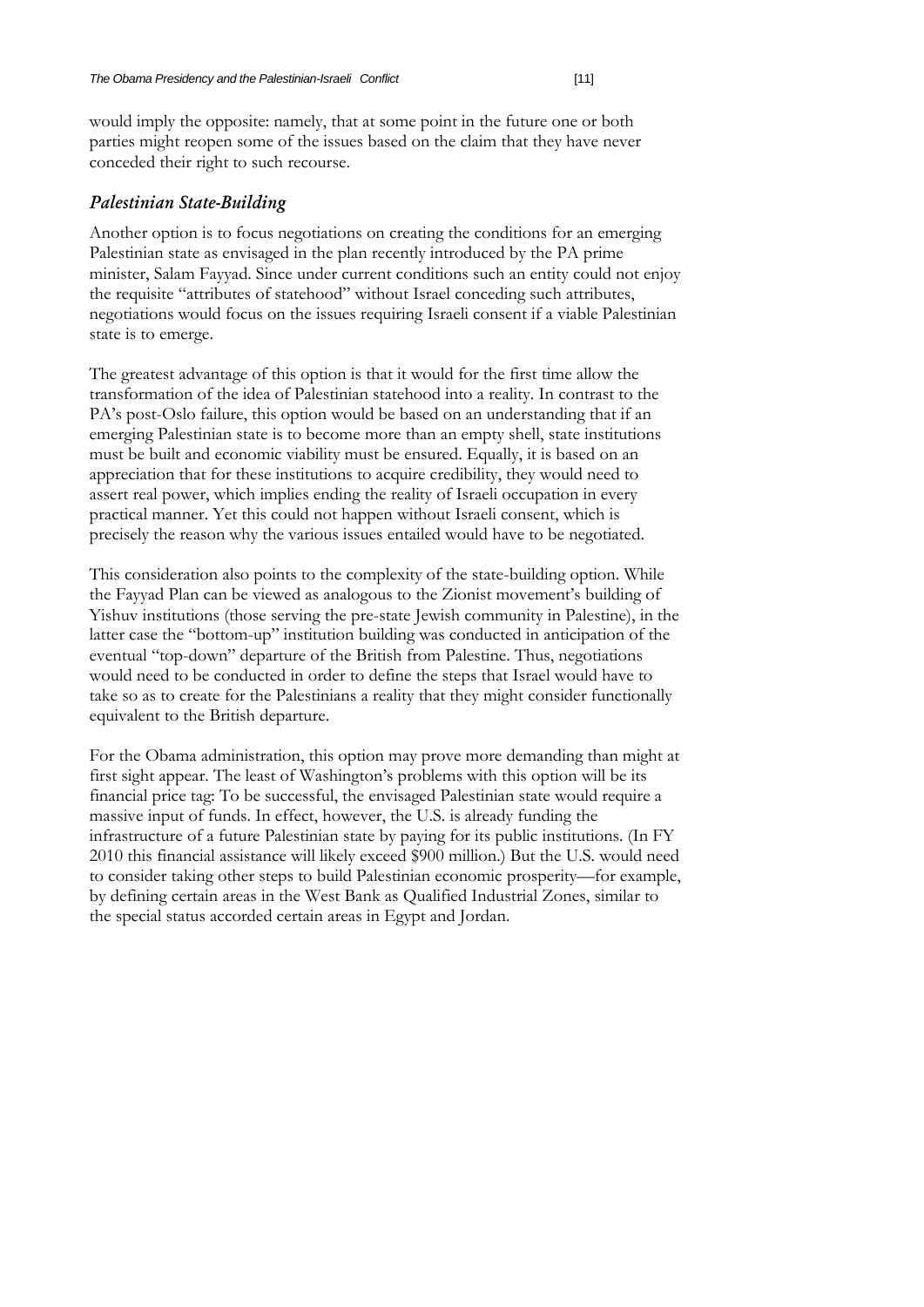A more demanding challenge would be to deal with Israeli concerns that a unilaterally emerging Palestinian state would assert additional responsibilities without coordinating with Israel. These concerns would need to be addressed if Israeli obstacles to this option were to be minimized. Thus, Palestinian-Israeli negotiations focusing on the Fayyad Plan would need to be accompanied by U.S.-Israeli negotiations around the same issues, if only to eliminate the danger that Israel might sabotage the process.

Even more complicated is that the Obama administration would have to decide what policy it would adopt in case the Palestinians unilaterally declared independent statehood. What would be Washington's position regarding an effort on the part of the self-proclaimed Palestinian state to increase its scope by acquiring more and more meaningful "attributes of statehood"—for example, with respect to its ability to control its exit and entry points? How would the administration respond to a Palestinian request that the U.S. monitor the traffic, human and commercial, through these points? And how would Washington respond to an Israeli decision—for example, in response to terror attacks—to block traffic through these entry points?

As a negotiations option, a focus on the manner in which the Fayyad Plan would be implemented might alleviate some of America's dilemmas: The greater the understanding reached between Israelis and Palestinians regarding the parameters of cooperation in implementing the Fayyad Plan, the less likely Washington is to confront unilateral steps—and possible Israeli countermeasures—that might present the administration with new dilemmas.

#### *Borders First*

Closely associated with the Palestinian state-building option is to begin by first negotiating the *boundaries* of a future Palestinian state, thus separating borders from all other permanent status issues. Successfully doing so would constitute a historical breakthrough: the complete resolution of an important permanent status issue. In turn, it is thought, this would restore confidence in diplomacy among both Palestinians and Israelis, turning them away from violence and measures of control. Within Palestinian ranks, this would presumably result in considerable damage to Hamas, since the latter thrives when circumstances make diplomacy—to which Fatah and the PA remain committed—irrelevant.

Another important advantage of this option is that it would unclog the issue of the settlement activity freeze—because once the final borders between Israel and the prospective Palestinian state are set, it will be clear where Israel should stop all settlement construction and where it can continue such activity. Moreover, resolving this issue would provide a huge boost to the proposal of Prime Minister Salam Fayyad to establish a "self-made" Palestinian state within a two-year period. By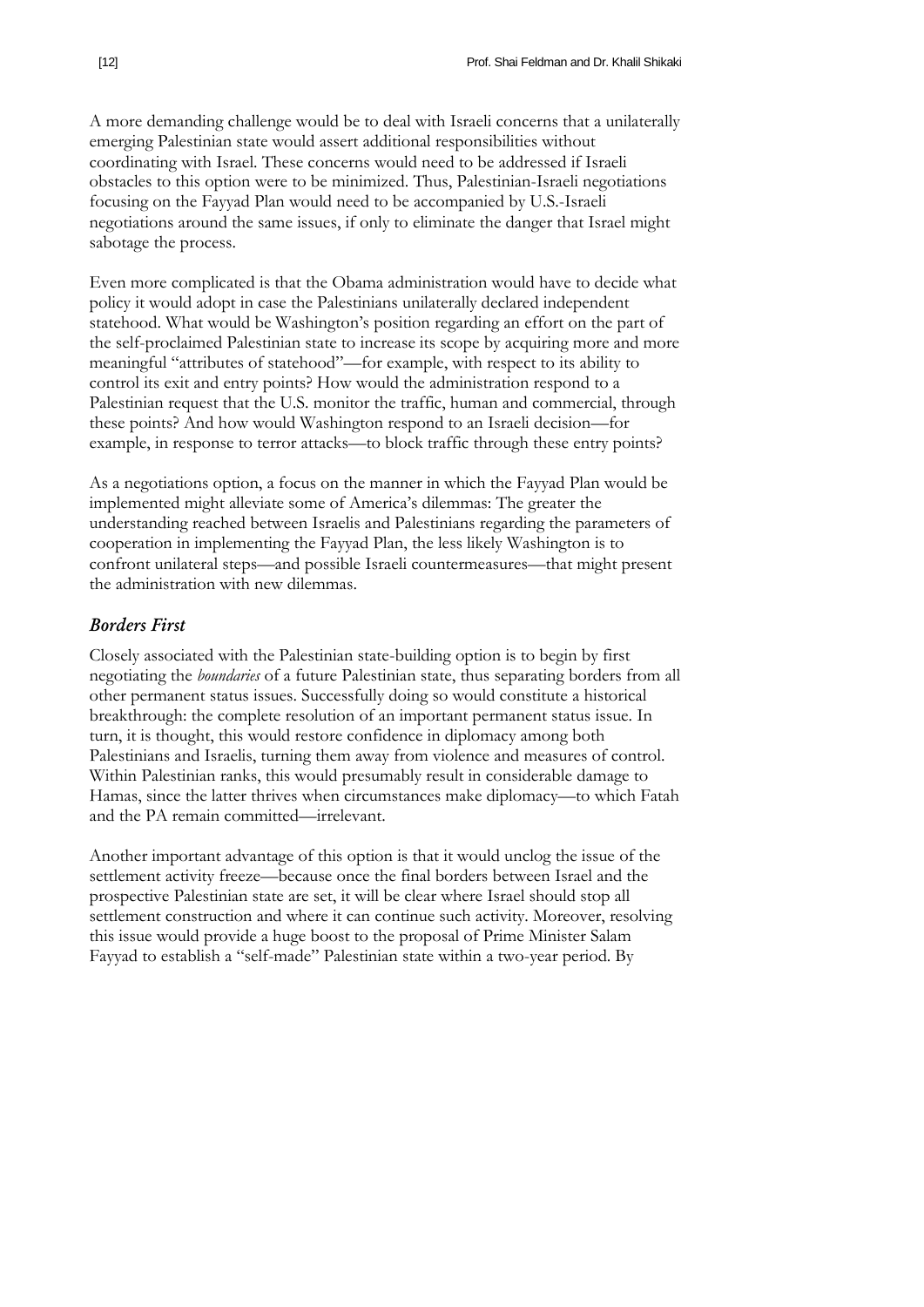providing the prospective state with permanent borders, this option would clarify the boundaries within which the state institutions envisaged under the Fayyad Plan should be erected.

The Palestinians are likely to reject this option on grounds similar to those which have led them to dismiss the idea of focusing on the second phase of the Roadmap: namely, establishing a state with provisional borders. (See below.) In this case the Palestinians would fear that the real meaning of this option is "borders first *and last*'—that is, Israel would refuse to continue the process by addressing and resolving the other permanent status issues. Moreover, Palestinians will likely fear that once the boundaries of the prospective state are negotiated, important international players will consider that the most important dimension of the future Palestinian state has been resolved and that they can therefore redirect their attention and energy to other, more pressing problems—forgetting that important aspects of the conflict remain unresolved. In particular, the United States would need to assure the Palestinians that the demarcation of the boundaries between Israel and the future Palestinian state would not lead to its abandoning its efforts to help the two peoples reach closure regarding the other issues dividing them.

It is also not entirely clear how the question of the boundaries between Israel and the prospective Palestinian state can be separated from another, more sensitive issue: namely, that of Jerusalem.

#### *Second Phase of the Roadmap*

A fifth possibility is to focus the forthcoming talks on an attempt to implement the option set forth in the second phase of the 2003 Roadmap to Middle East Peace: namely, the establishment of a Palestinian state with "provisional" borders (as opposed to final or permanent). An agreement on the parameters of such a state would clearly constitute a dramatic breakthrough. Moreover, the likelihood of achieving agreement on such parameters is far higher than the odds of successfully negotiating permanent status, since such an agreement would not require bridging the gaps regarding the more difficult and hypersensitive dimensions of the conflict: those regarding Jerusalem and Palestinian refugees.

The most important advantage of this option for the Israeli government is that it would spare it the domestic rupture that would surely be associated with any of the more ambitious plans to resolve the Palestinian-Israeli conflict. Moreover, by being released from responsibility for the Palestinians residing within the boundaries of the provisional state, Israel would avoid the dilemma induced by present demographic trends: It would be able to remain both Jewish and democratic.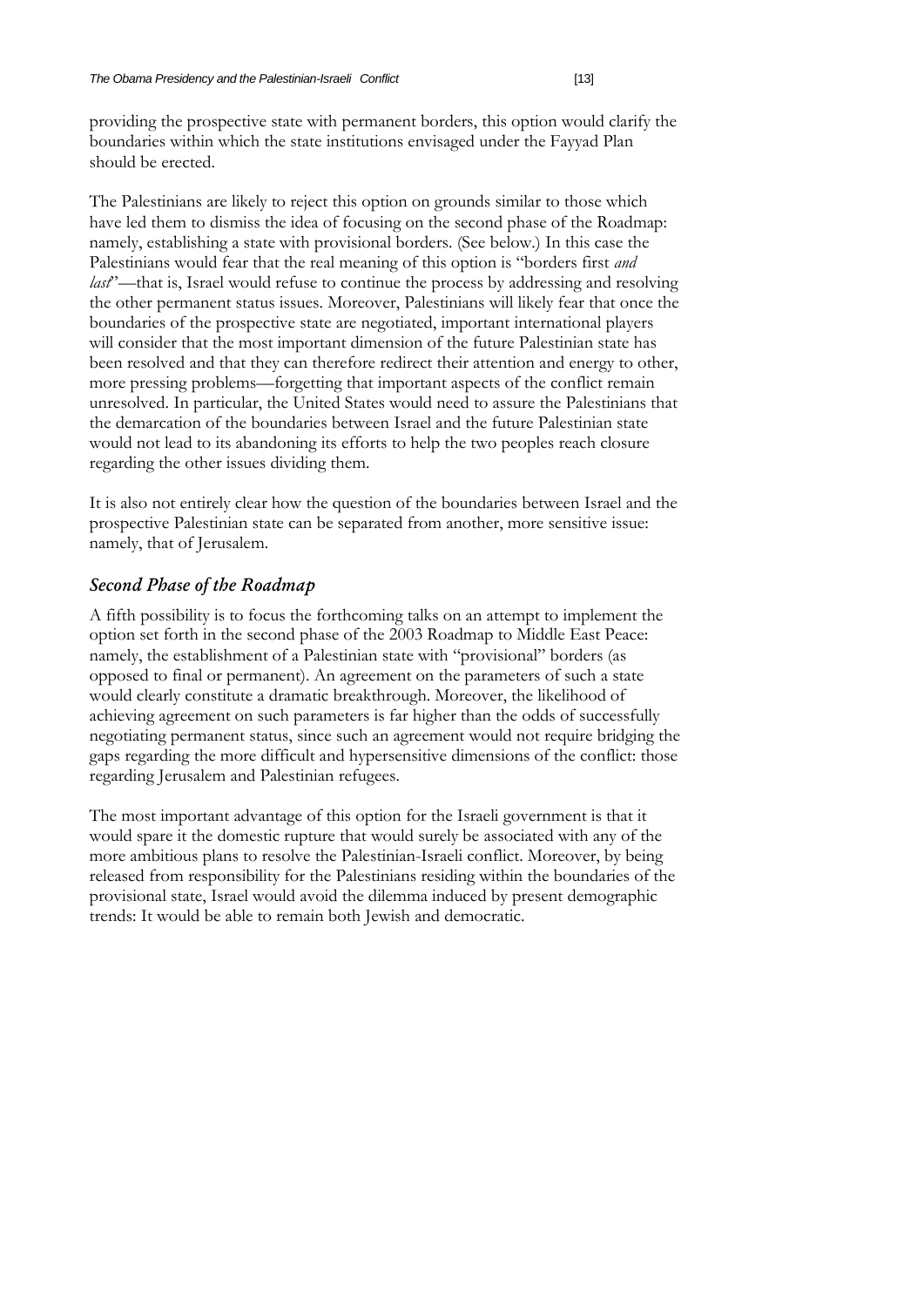The Palestinians led by Mahmoud Abbas will continue to dismiss this option, however. Historically, Abbas has been associated with the repeated demand to negotiate nothing less than a complete end to the conflict. His opposition to this option rests, however, on a broader Palestinian consensus that regards Israel as the stronger party and fears that it will be able to freeze the process once a new Palestinian state is established, thus making the provisional borders permanent.

Overcoming these Palestinian fears would require deep and sustained U.S. involvement, because even under the best of circumstances the Palestinians will not drop their objections to this option without an ironclad U.S. guarantee that Israel would not be permitted to freeze the process at its "provisional" state. Specifically, the Palestinians will demand that Israel commit to eventually withdrawing to the 1967 borders, at best allowing for mutually agreed minor adjustments.

# **Guiding Principles**

Weighing these options, the Obama administration might be wise to adopt the following guiding principles:

### *Exercise U.S. Leadership*

Past experience demonstrates that when Arabs and Israelis were blessed with leaders who were committed to making peace, the U.S. was not critical to the success of the process. This was the case when Egypt's President Sadat went to Jerusalem in 1977, thereby completely transforming the tone and substance of Arab-Israeli interaction. This was also the case when representatives of PLO chairman Yasser Arafat and Israeli Prime Minister Rabin negotiated the Oslo Accords. Even in these cases, however, deep and sustained U.S. involvement was required in order to transform these breakthroughs into meaningful new realities.

However, when Arabs and Israelis were led by individuals who were reluctant to travel the road to peace—as was the case when Secretary of State Henry Kissinger had to prod the first Rabin government to make the concessions necessary for a second disengagement agreement with Egypt or when Secretary of State James Baker had to persuade a reluctant Syrian leader, Hafez Assad, and a reluctant Israeli prime minster, Yitzhak Shamir, to attend the Madrid Peace Conference, breakthroughs in Arab-Israeli peacemaking could not be achieved without deep American involvement.

The first ten months of the Obama administration have demonstrated conclusively that given the present political realities in Israel and among the Palestinians, a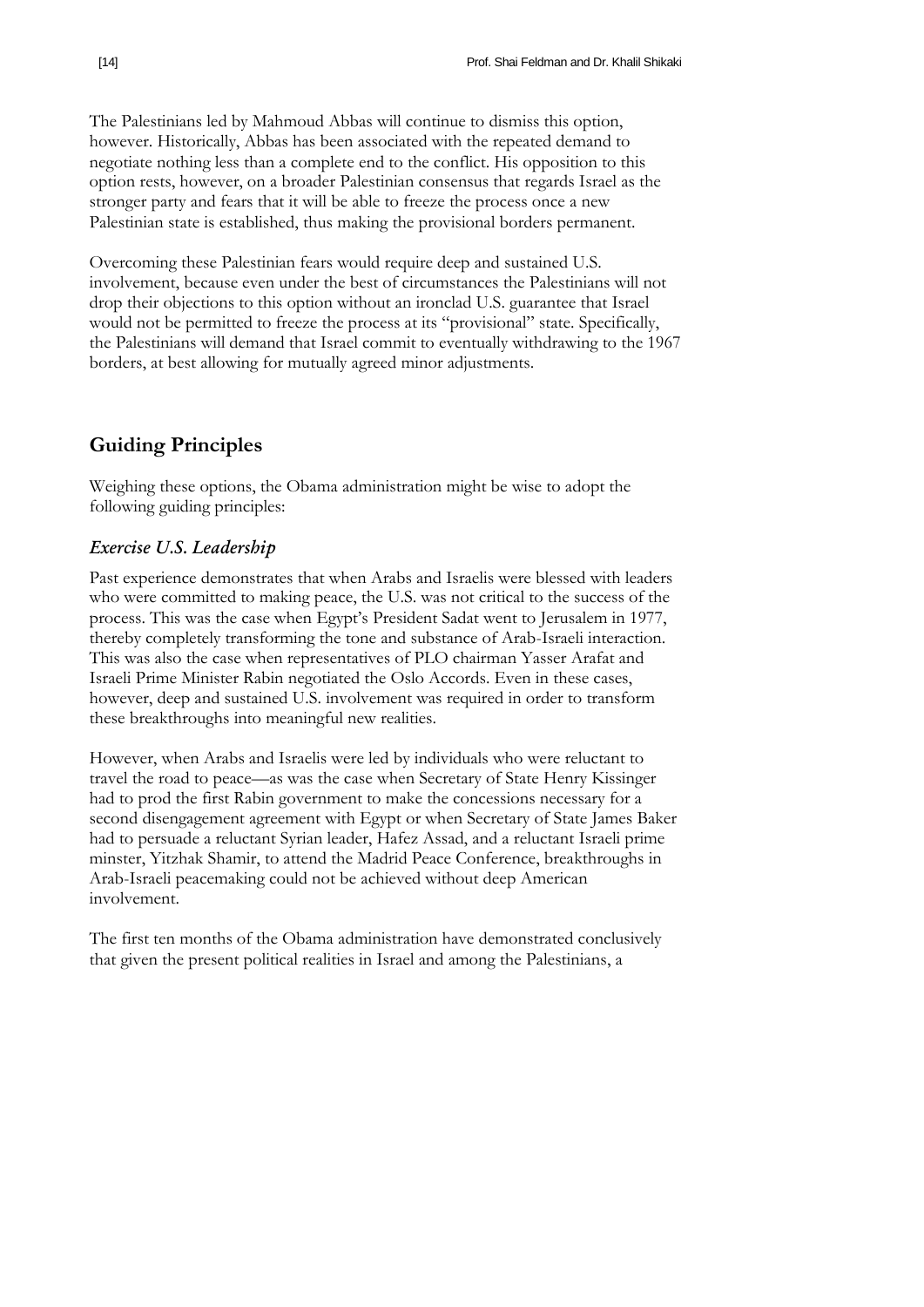breakthrough in these peoples' relations will not take place without Washington exercising real leadership. The first requirement, then, is that the U.S. be at the negotiating table—taking an active part in the talks—whichever option for the focus of negotiations is chosen.

The second requirement is that the U.S. put forth a vision for the resolution of the conflict. Such a vision must build on the progress already made by Israel and the Palestinians during the past ten years, whether in formal negotiations or in informal talks. It must also be based on the evolution that United States' positions have already undergone regarding the desired end state of Middle East conflict resolution, from the Clinton Parameters to President George W. Bush's June 2002 speech advocating a two-state solution. Formal Israeli-Palestinian negotiations, informal talks, and U.S. statements have either narrowed the gaps between the parties' positions or presented ways in which the remaining gaps could be narrowed. The Obama administration should base its vision on these suggestions: In other words, it should at least initially seek to present the two sides with a record of their own past negotiating positions rather than impose a vision of its own.

In addition to presenting a broad vision for resolving the conflict, the Obama administration must be prepared at some point early in the process to offer bridging proposals, suggesting how the remaining gaps in the parties' positions on specific issues might be closed. Finally, Washington should be prepared to use its leverage as well as that of its allies to persuade the parties to adopt these proposals. Such leverage might involve recourse to both positive and negative incentives.

# *Abandon a Camp David Principle*

The second imperative is for the Obama administration to abandon an important "rule of conduct" which underlay all Permanent Status talks beginning at Camp David 2000: namely, that "nothing is agreed upon until everything is agreed upon." This principle was meant to preserve the parties' ability to make trade-offs—trading concessions in one issue area for their counterpart's concessions in another—thus preventing either party from simply "pocketing" concessions made by the other.

The major drawback of this rule is that if "nothing is agreed upon until everything is agreed upon," then the parties' ability to reach an agreement is held hostage to the most difficult issues: in this case, the Right of Return of Palestinian refugees and sovereignty over the Holy Basin. As a result, none of the narrowing of the gaps in the parties' positions on any of the *other* issues can be implemented and thereby translated into improved realities that the publics on both sides could experience. Unaware that such narrowing had taken place but fully aware of the negative consequences of their unresolved conflict—Palestinian terrorism and harsh Israeli measures to stem such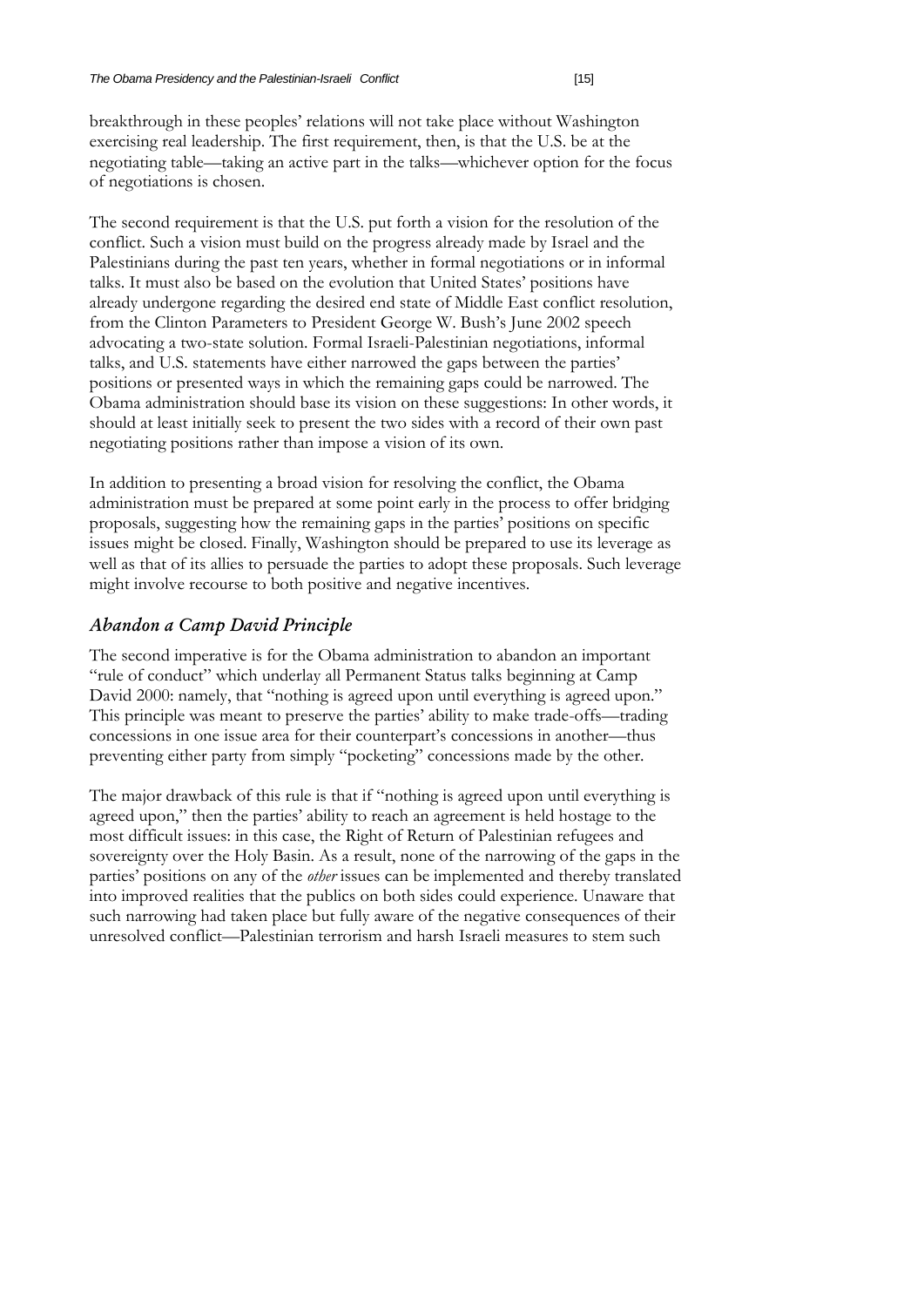terror—both the Israeli and Palestinian publics lost confidence in the prospects of peacefully settling their dispute.

Given these costs, this "rule of conduct" must now be abandoned. While preserving the option for trade-offs between issues is important, rebuilding the parties' confidence in peaceful conflict resolution is now even more important. Hence it is imperative that any understanding or agreement reached by the parties be implemented immediately. It is high time that Israelis and Palestinians be able to observe positive changes on the ground.

#### *Combine the Desirable with the Feasible*

Informed by the first two guidelines as well as by the preceding analysis of the advantages and disadvantages of the various options for negotiations, the Obama administration would be wise to orchestrate a process that combines the desirable with the feasible. There is little doubt that the most desirable among these options would be a Permanent Status agreement—one that ends the parties' century-long conflict. Despite the difficulties entailed—casting a shadow over its feasibility negotiations should be dedicated to the goal of resolving all the issues involved, if not in their symbolic then at least in all their practical dimensions.

Simultaneously, fast-track negotiations should be launched, focusing on two interrelated issues: borders and security. Without agreement on the final boundaries between Israel and the future Palestinian state it will be impossible to resolve the settlements construction issue—one that Palestinians regard as a litmus test of Israel's real commitment to "end the occupation." Moreover, the welcome efforts of Prime Minister Salam Fayyad to build the institutions of this future state—much the same as the Yishuv prepared for the British departure from Palestine—requires that this emerging entity be provided with some definition of its scope and the extent of its control over its own affairs. Of similar importance is the issue of security: Israelis need to know that they can withdraw safely from the West Bank.

The implication of such a fast track is that for all practical purposes, important aspects of the Jerusalem and refugees issues would be placed on a back burner; yet demonstrating that Israel's security requirements can be met and that a future Palestinian state can be made viable and contiguous might reverse the skepticism, cynicism, and fatigue that now characterize Israeli and Palestinian attitudes toward prospects for peace—views that poison the two peoples' relations.

By combining these three guidelines, the Obama administration could present bridging proposals on borders and security and could exercise leverage to expedite agreement on these issues. By urging the parties to implement these agreements, the U.S. would be helping to create a new environment that would be far more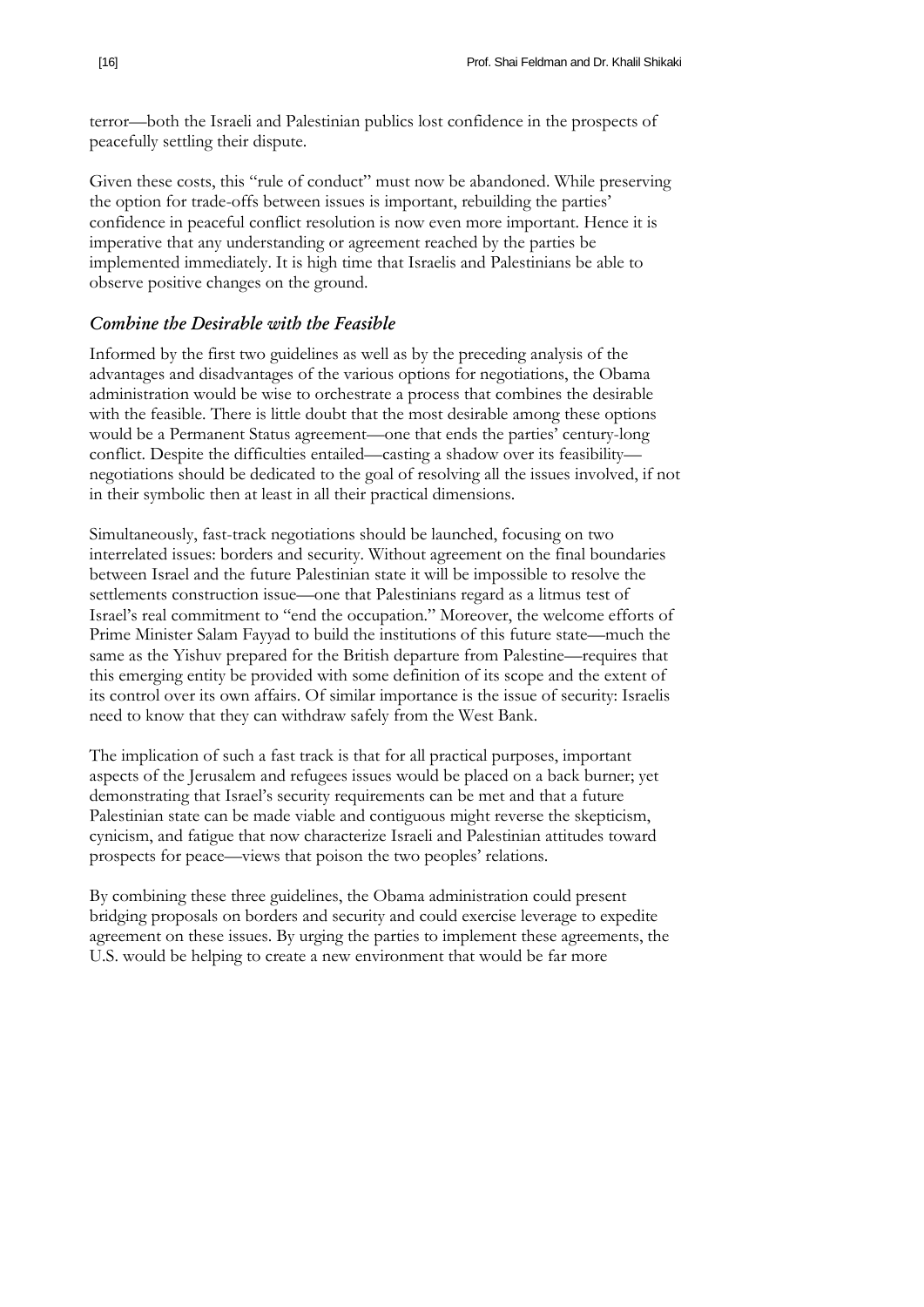conducive to any future consideration of the remaining difficult issues (particularly Jerusalem and Palestinian refugees)—one in which the parties' faith in diplomacy has been restored.